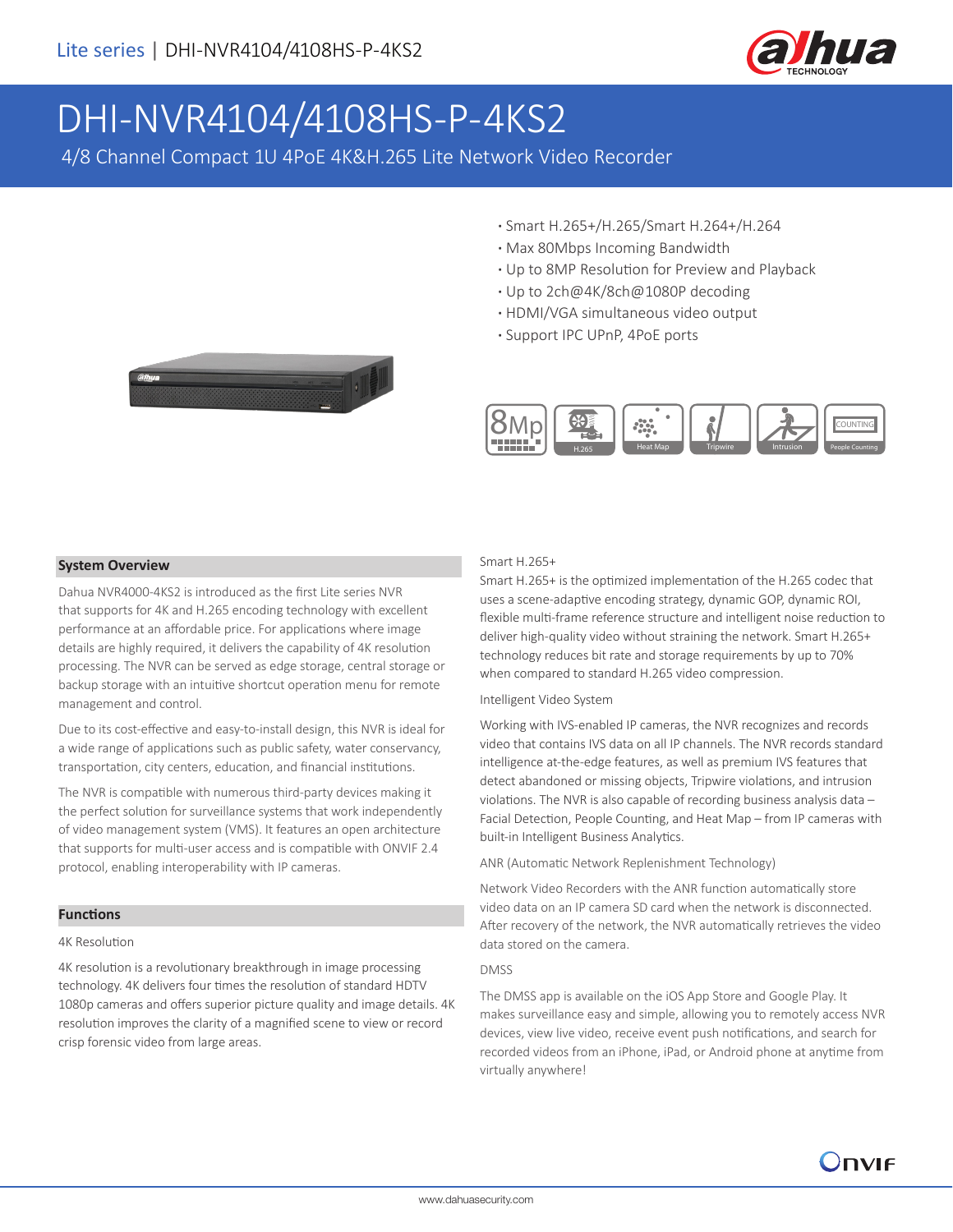# Lite Series | DHI-NVR4104/4108HS-P-4KS2

## **Technical Specification**

## System

| Main Processor           | Quad-core embedded processor                                                                                      |  |
|--------------------------|-------------------------------------------------------------------------------------------------------------------|--|
| <b>Operating System</b>  | <b>Embedded LINUX</b>                                                                                             |  |
| Aduio and Video          |                                                                                                                   |  |
| IP Camera Input          | 4/8 Channel                                                                                                       |  |
| Two-way Talk             | 1 Channel Input, 1 Channel Output, RCA                                                                            |  |
| Display                  |                                                                                                                   |  |
| Interface                | 1 HDMI, 1 VGA                                                                                                     |  |
| Resolution               | HDMI: 3840×2160, 1920×1080, 1280×1024,<br>1280×720                                                                |  |
|                          | VGA: 1920×1080, 1280×1024, 1280×720                                                                               |  |
| <b>Decoding Capacity</b> | 2ch@4K(30fps)/8ch@1080P(30fps)                                                                                    |  |
| Multi-screen Display     | 4CH: 1/4                                                                                                          |  |
|                          | 8CH: 1/4/8/9                                                                                                      |  |
| <b>OSD</b>               | Camera title, Time, Camera lock, Motion detection,<br>Recording                                                   |  |
| Recording                |                                                                                                                   |  |
| Compression              | Smart H.265+/H.265/Smart H.264+/H.264                                                                             |  |
| Resolution               | 8Mp/ 6Mp/ 5MP/ 4MP/ 3MP/ 1080P/ 1.3MP/ 720P<br>etc.                                                               |  |
| <b>Record Rate</b>       | 80Mbps                                                                                                            |  |
| <b>Bit Rate</b>          | 16Kbps ~ 20Mbps Per Channel                                                                                       |  |
| <b>Record Mode</b>       | Manual, Schedule (Regular, Continuous), MD<br>(Video detection: Motion Detection, Tampering,<br>Video Loss), Stop |  |
| <b>Record Interval</b>   | 1~120 min (default: 60 min), Pre-record:<br>1 ~ 30 sec, Post-record: 10 ~ 300 sec                                 |  |

Video Detection and Alarm

| <b>Trigger Events</b> | Recording, PTZ, Tour, Video Push, Email, Snapshot,<br><b>Buzzer and Screen Tips</b> |
|-----------------------|-------------------------------------------------------------------------------------|
| Video Detection       | Motion Detection, MD Zones: 396 (22 × 18),<br>Video Loss and Tampering              |
| Alarm input           | N/A                                                                                 |
| Alarm output          | N/A                                                                                 |
| Playback and Backup   |                                                                                     |
|                       | .                                                                                   |

| Playback                 | 4CH: 1/4                                                                                                                                                      |
|--------------------------|---------------------------------------------------------------------------------------------------------------------------------------------------------------|
|                          | 8CH: 1/4/9                                                                                                                                                    |
| Search Mode              | Time /Date, MD and Exact Search<br>(accurate to second), Smart search                                                                                         |
| <b>Playback Function</b> | Play, Pause, Stop, Rewind, Fast play, Slow Play,<br>Next File, Previous File, Next Camera, Previous<br>Camera, Full Screen, Backup Selection, Digital<br>Zoom |
| Backup Mode              | <b>USB Device/Network</b>                                                                                                                                     |

| Third-party Support         |                                                                                                                                                                                 |  |
|-----------------------------|---------------------------------------------------------------------------------------------------------------------------------------------------------------------------------|--|
| Third-party Support         | Arecont Vision, Airlive, AXIS, Canon, Dynacolor,<br>JVC, LG, Panasonic, Pelco, PSIA, Samsung, Sanyo,<br>Sony, Watchnet and more                                                 |  |
| Network                     |                                                                                                                                                                                 |  |
| Interface                   | 1 RJ-45 Port (10/100Mbps)                                                                                                                                                       |  |
| <b>Ethernet Port</b>        | 1 Independent 100Mbps Ethernet Port                                                                                                                                             |  |
| PoE                         | 4 Ports(IEEE802.3at/af)                                                                                                                                                         |  |
| <b>Network Function</b>     | HTTP, HTTPS, TCP/IP, IPv4/IPv6, UPnP, RTSP, UDP,<br>SMTP, NTP, DHCP, DNS, IP Filter, PPPoE, DDNS, FTP,<br>SNMP, IP Search (Support Dahua IP camera, DVR,<br>NVS, etc.), Easy4ip |  |
| Max. User Access            | 128 users                                                                                                                                                                       |  |
| Smart Phone                 | iPhone, iPad, Android                                                                                                                                                           |  |
| Interoperability            | ONVIF 2.4, SDK, CGI                                                                                                                                                             |  |
| Storage                     |                                                                                                                                                                                 |  |
| Internal HDD                | 1 SATA III Port, Up to 6 TB capacity for each HDD                                                                                                                               |  |
| <b>HDD Mode</b>             | Single                                                                                                                                                                          |  |
| Auxiliary Interface         |                                                                                                                                                                                 |  |
| <b>USB</b>                  | 2 ports (1 Rear USB2.0, 1 Front USB2.0)                                                                                                                                         |  |
| RS232                       | N/A                                                                                                                                                                             |  |
| <b>RS485</b>                | N/A                                                                                                                                                                             |  |
|                             |                                                                                                                                                                                 |  |
| Electrical                  |                                                                                                                                                                                 |  |
| Power Supply                | DC48V/1.5A                                                                                                                                                                      |  |
|                             | NVR: <7.5W (Without HDD)                                                                                                                                                        |  |
| Power Consumption           | PoE: Max 25.5W for single port, 50W in total                                                                                                                                    |  |
| Environmental               |                                                                                                                                                                                 |  |
| <b>Operating Conditions</b> | -10°C ~ +55°C (+14°F ~ +131°F), 86 ~ 106kpa                                                                                                                                     |  |
| <b>Storage Conditions</b>   | $-20^{\circ}$ C ~ +70°C (-4°F ~ +158°F), 0 ~ 90% RH                                                                                                                             |  |
| Construction                |                                                                                                                                                                                 |  |
| <b>Dimensions</b>           | Compact 1U, 260mm×224.9mm×47.6mm<br>$(10.2" \times 8.9" \times 1.9")$                                                                                                           |  |
| Net Weight                  | 0.8kg (1.76 lb) (without HDD)                                                                                                                                                   |  |
| <b>Gross Weight</b>         | 1.6kg(3.53 lb)(without HDD)                                                                                                                                                     |  |
| Certifications              |                                                                                                                                                                                 |  |
| CE                          | EN55032, EN55024, EN50130-4, EN60950-1                                                                                                                                          |  |
| <b>FCC</b>                  | Part 15 Subpart B, ANSI C63.4-2014                                                                                                                                              |  |